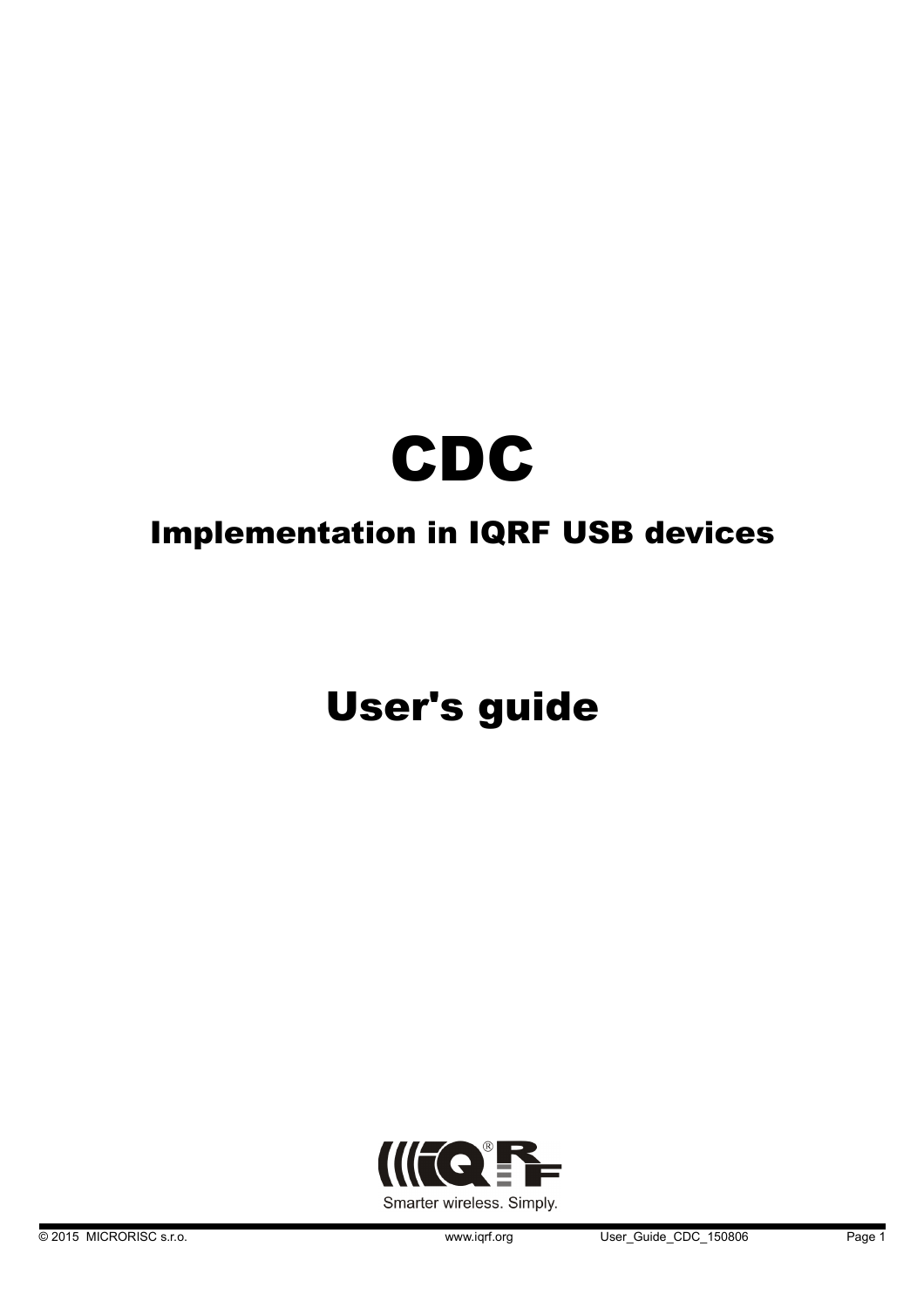

#### **CDC class**

Unlike the Custom class, the CDC class provides a simpler serial bus via USB interface. A device equipped with the firmware supporting CDC creates a virtual serial port enabling to communicate with PC or another equipment (supporting USB) via the USB interface like through a standard COM port.

Prior to CDC usage, the IQRF USB CDC driver must be installed. It is available to download from [www.iqrf.org/cdc](http://www.iqrf.org/cdc) within the WinUSB and MPUSB drivers installators. For all current IQRF USB devices the WinUSB should be selected. CDC driver is also installed within the IQRF IDE 4 development environment installation. This driver uses VID/ PID by MICRORISC when used with IQRF devices.

IQRF kits working with IQRF IDE 4 use the Custom class but can be switched to/from the CDC class by the IQRF IDE 4 (if the kit is equipped with the CDC option).

#### *TIP*

For testing a communication in CDC mode various SW terminals operating with PC serial ports are available. Select a terminal enabling to issue direct byte commands and data. Recommended terminal: Docklight, [www.docklight.de.](http://www.docklight.de/) There is a project containing all supported commands for this terminal available at www.igrf.org/218. It is necessary just to select the COM port used.

Unsuitable terminals: Windows Hyperterminal, Tera Term, …

This document describes CDC implementation in IQRF USB devices.

#### **Communication**

Communication is based on commands sent from PC and USB device responds with answers. Additionally, USB device can send asynchronous messages as well.

#### **Format**

Every command begins with the ">" character. Every answer and asynchronous message begins with the "<" character. It allows easy orientation in directions if PC terminal is used. Every packet is terminated with the CR character (CR LF is also accepted).

#### *Command:*

>[body][CR]

#### *Answer:*

<[body][CR]

#### *Message:*

<[body][CR]

 $[body]$  – body of the command  $[CR] - Carriage Return (value  $0x0D$ )$ 

#### **General error**

In case of syntax error or not supported command general error message is issued.

*Answer:*

<ERR[CR]

#### **Communication test**

#### *Command:*

 $>[CR]$ 

## *Answer:*

<OK[CR]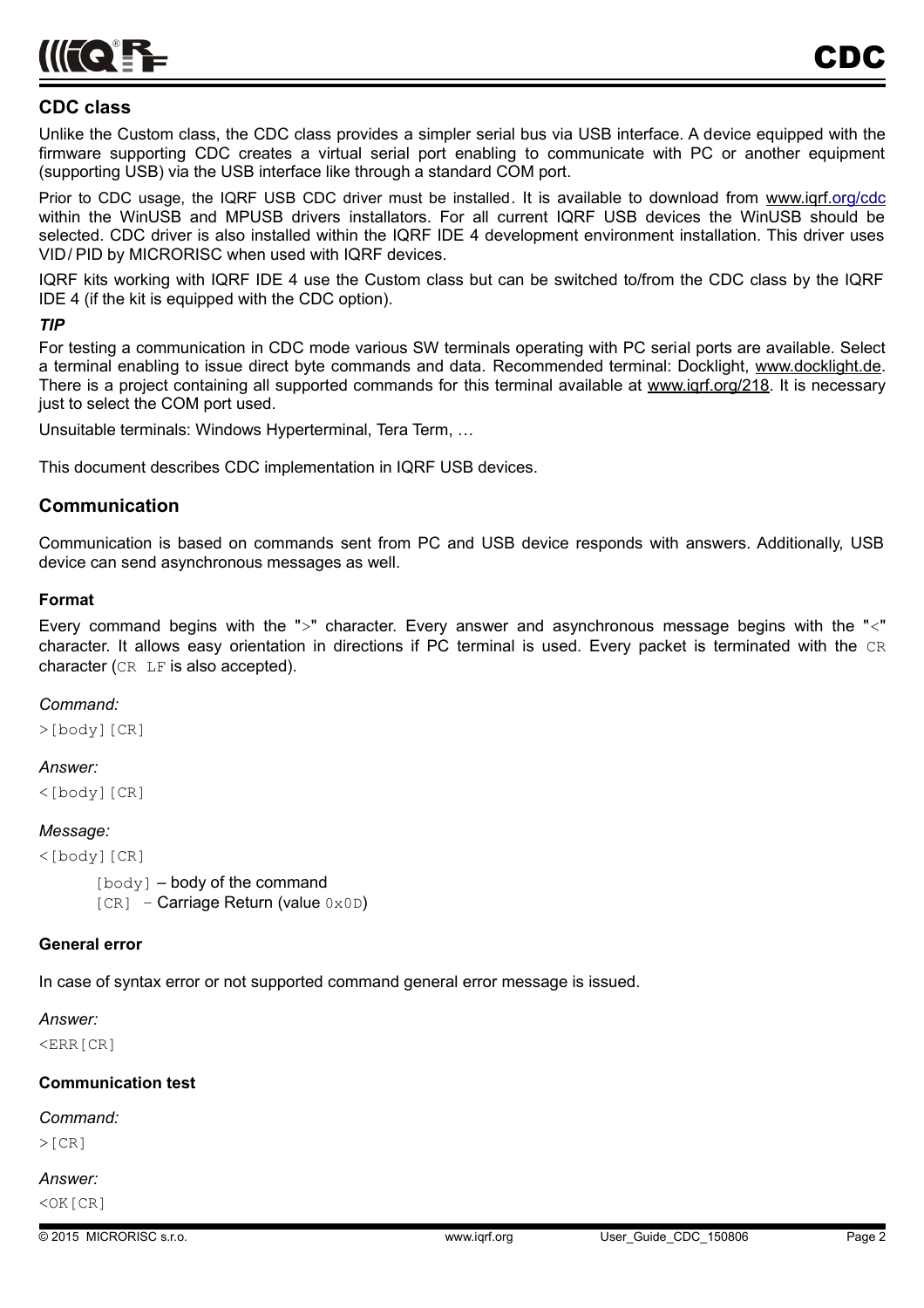

#### **Commands**

#### **Reset USB Device**

5 s after receiving of this command USB device is reset. This delay allows to disconnect USB communication on PC side in time.

#### *Command:*

>R[CR]

#### *Answer:*  $\leq R:\mathsf{OK}[\mathsf{CR}]$

#### **Reset TR Module**

TR module inside the USB device is reset.

#### *Command:*

>RT[CR]

*Answer:* <RT:OK[CR]

#### **Get USB Device Info**

Returns USB device identification.

#### *Command:*

>I[CR]

#### *Answer:*

<I:[type]#[version]#[id][CR]

| [type] | $-$ device type (in text format)              |
|--------|-----------------------------------------------|
|        | [version] - firmware version (in text format) |
| [id]   | - serial number (in text format)              |

#### *Example:*

```
>I[CR]
<I:GW-USB-03#02.01#03010000[CR]
```

| [type]             | $-$ GW-USB-03 |
|--------------------|---------------|
| $[version] - 2.01$ |               |
| [id]               | $-0x03010000$ |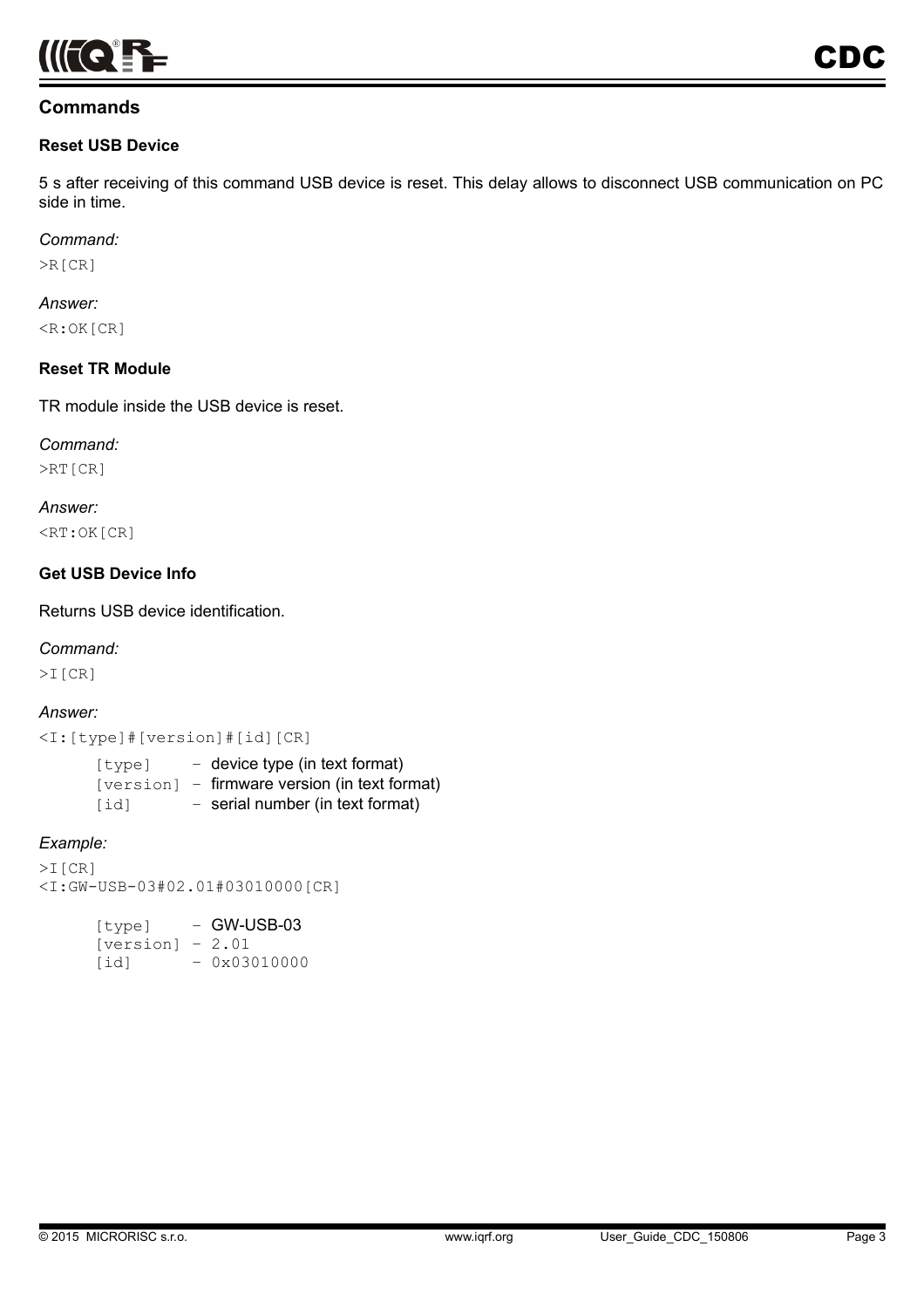

#### **Get TR Module Info**

Returns identification of TR module inside the USB device.

#### *Command:*

>IT[CR]

#### *Answer:*

<IT:[module\_info][CR]

[module info] - description see IQRF OS Reference guide (function moduleInfo)

The TR module in CK-USB-04A is allowed to be plugged / unplugged into / from the SIM connector while powered off only (e.g. while the SW2 pushbutton is held). If TR is plugged in without the CK-USB-04A reset, the *IT* answer is not valid for CK-USB-04A with FW lower than v1.11.

For CK-USB-04A with FW v1.11 or higher the answer takes about 300 ms.

#### **Connectivity Indication**

USB device issues an acoustical or optical indication.

#### *Command:*

>B[CR]

#### *Answer:*

<B:OK[CR]

#### **Get Status**

Returns information about current status.

#### *Command:*

>S[CR]

#### *Answer:*

```
<S:[spi_status][CR]
```
[spi\_status] - value according to the table in IQRF SPI User's guide (chapter SPI status)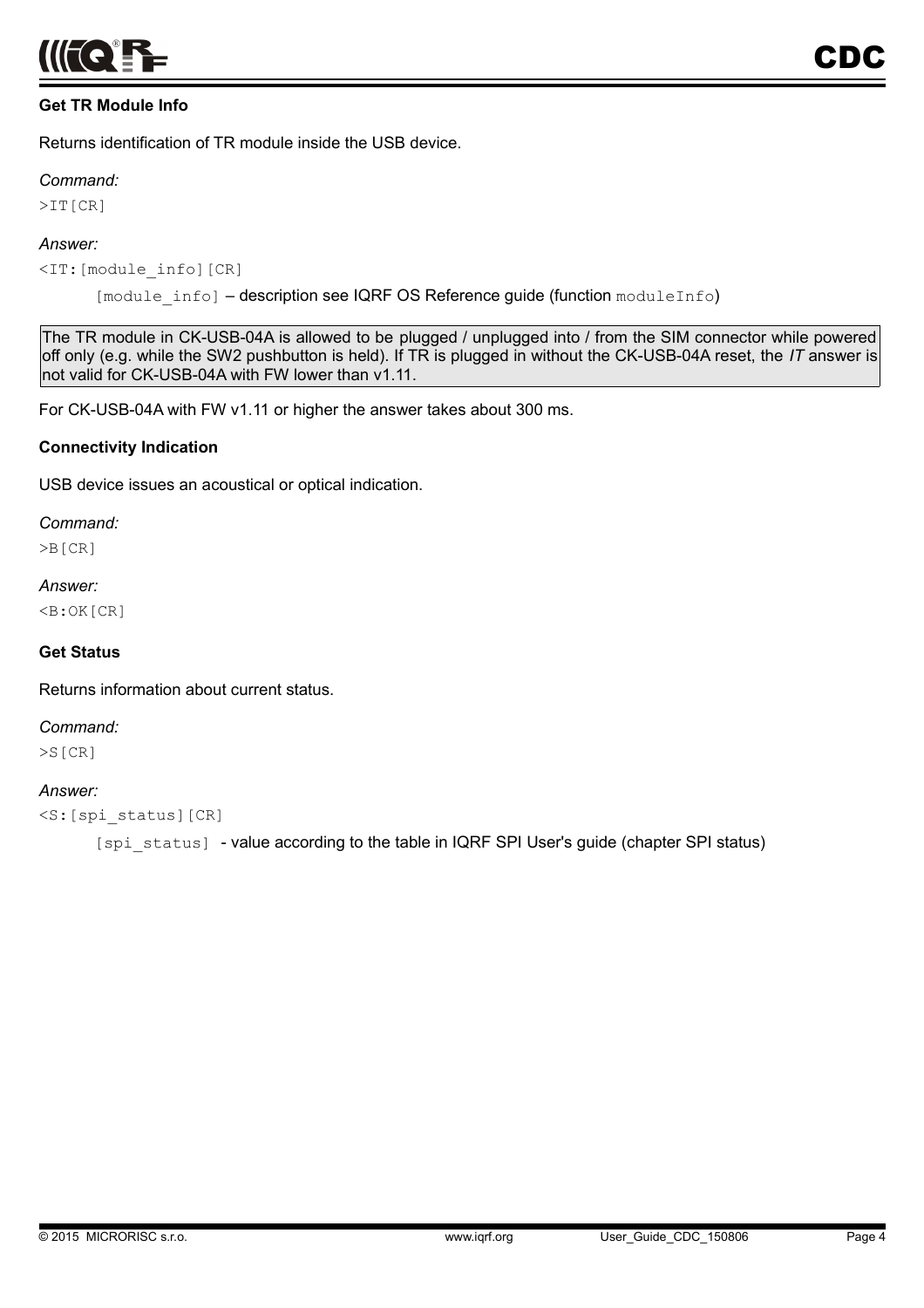

#### **Send Data**

Sends data to TR module inside the USB device.

#### *Command:*

```
>DS[dlen]:[data][CR]
```
[dlen] - data length (number of bytes in the [data] field), in hexadecimal

– range 1 to 41

– range 1 to 64 (GW-USB-05 and CK-USB-04A)

- [data] actual data for TR module
	- number of bytes must correspond to [dlen]

#### *Answers:*

<DS:OK[CR]

– data successfully sent to TR module

<DS:ERR[CR]

– communication failure (checksum error)

–[dlen] out of range

– data length mismatch (number of bytes in [data] does not correspond to [dlen])

<DS:BUSY[CR]

- SPI bus is busy, communication is just running
- TR module is not in communication mode

#### *Example:*

```
>DS[0x05]:Hello[CR]
<DS:OK[CR]
```
#### **Received Data**

Asynchronous message sent by the USB device after data receipt from TR module.

#### *Messages:*

```
<DR[dlen]:[data][CR]
       [dlen] - data length (number of bytes in the <math>[data]</math> field), in hexadecimal– range 1 to 41
           – range 1 to 64 (GW-USB-05)
       [data] - actual data from TR module
```
<DR:ERR[CR]

– communication failure (checksum error)

#### *Example:*

```
<DR[0x05]:Hello[CR]
```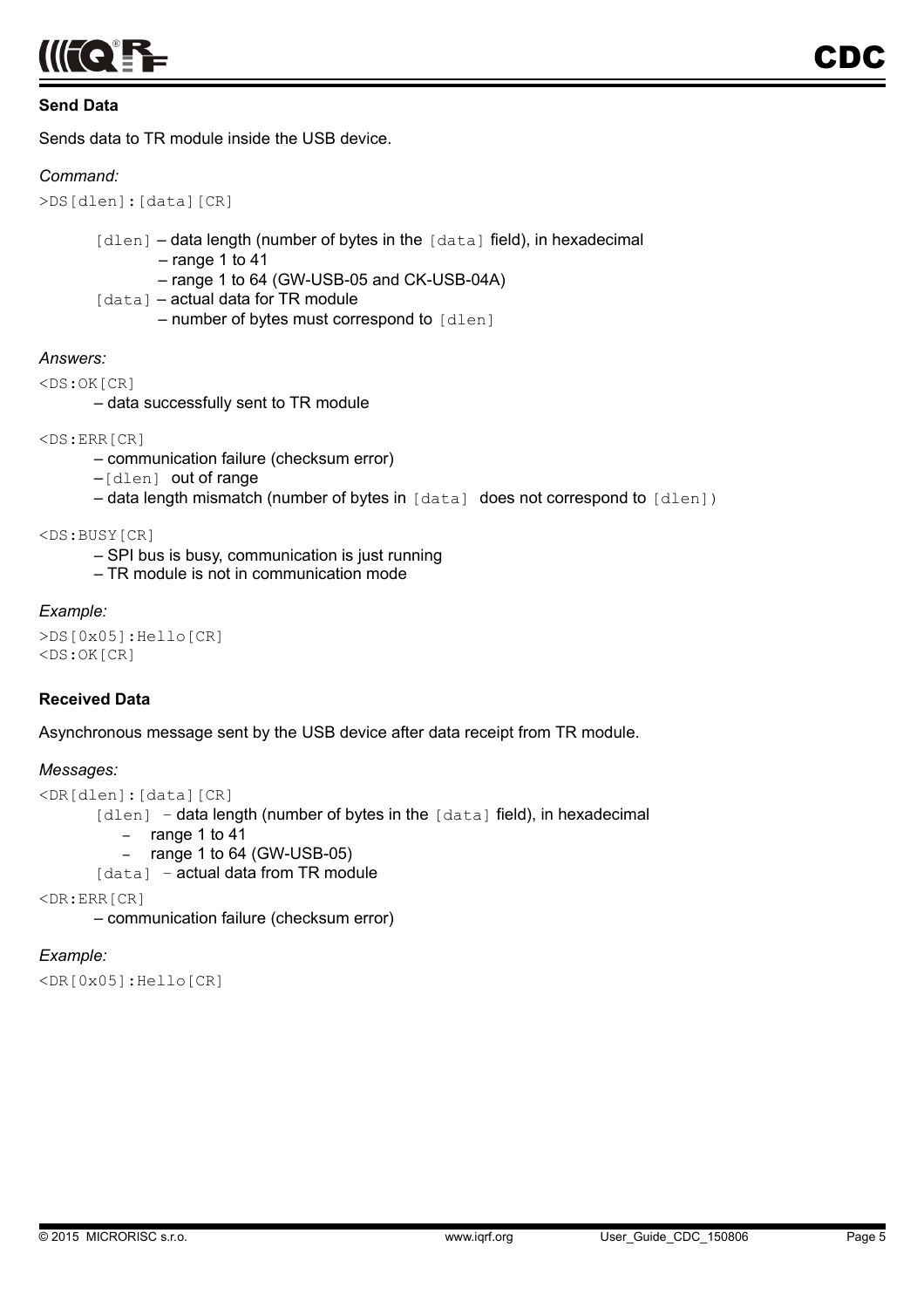

#### **Switch to USB Custom Class**

USB class is switched to Custom and the device is reset 5 s after this command is issued. This delay allows to cancel USB communication on PC side. Refer to user's manual of given USB device how to return to CDC.

#### *Command:*

>U[CR]

#### *Answer:*

<U:OK[CR]

#### **Switch to USB CDC – UART** (CK-USB-04A with FW v1.10 or higher only)

USB device is switched to CDC – UART transparent mode and the device is reset 5 s after this command is issued. This delay allows to cancel USB communication on PC side. Refer to user's manual of given USB device how to return back.

#### *Command:*

>UU[CR]

#### *Answer:*

<UU:OK[CR]

#### **Switch to USB CDC - SPI** (CK-USB-04A with FW v1.10 or higher only)

USB device is switched to CDC – SPI transparent mode and the device is reset 5 s after this command is issued. This delay allows to cancel USB communication on PC side. Refer to user's manual of given USB device how to return back.

#### *Command:*

>US[CR]

#### *Answer:*

<US:OK[CR]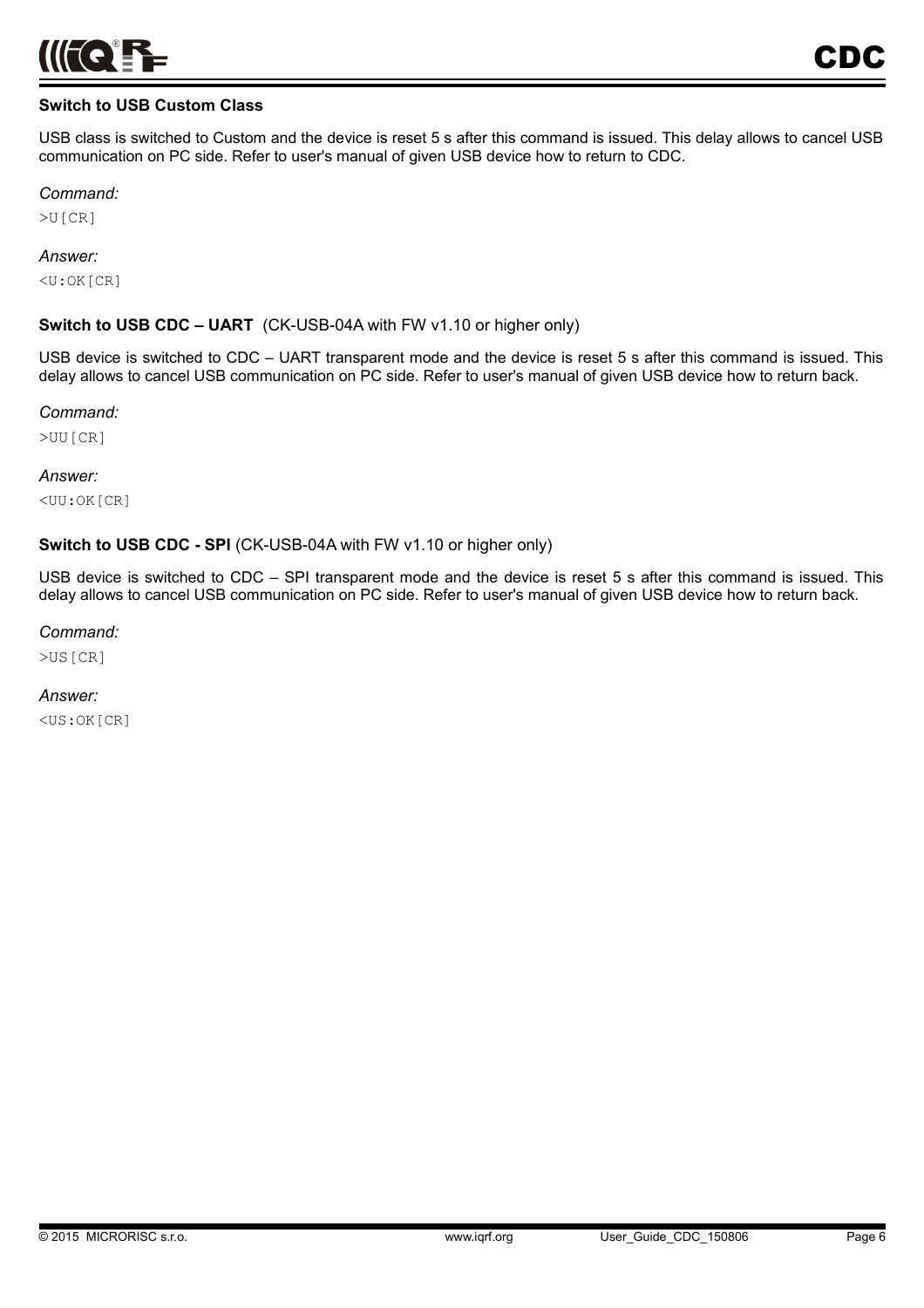

## **Supported devices**

- GW-USB-06 with FW v1.00 or higher
- CK-USB-04A with FW v1.01 or higher
- GW-USB-05 with FW v1.03 or higher
- GW-USB-03A with FW v1.00 or higher
- GW-USB-04 with FW v1.20 or higher
- GW-USB-03 with FW v2.01 or higher. The *Switch to USB Custom Class* command is supported from FW v2.03.

### **Document history**

- 150806 Extended for GW-USB-06. Chapters *CDC class* and *Get TR Module Info* revised.
- 150119 Extended for CDC SPI and CDC UART modes.
- 140129 CK-USB-04A support added.
- Document file renamed from MNCDC\_130121 to User\_Guide\_CDC\_140129.
- 130121 GW-USB-05 support added.
- 121008 First chapter extended. Bugs in *Switch to USB Custom Class* and *Reset USB Device* fixed.
- 110526 *Switch to USB Custom Class* command added.
- 110318 First release.